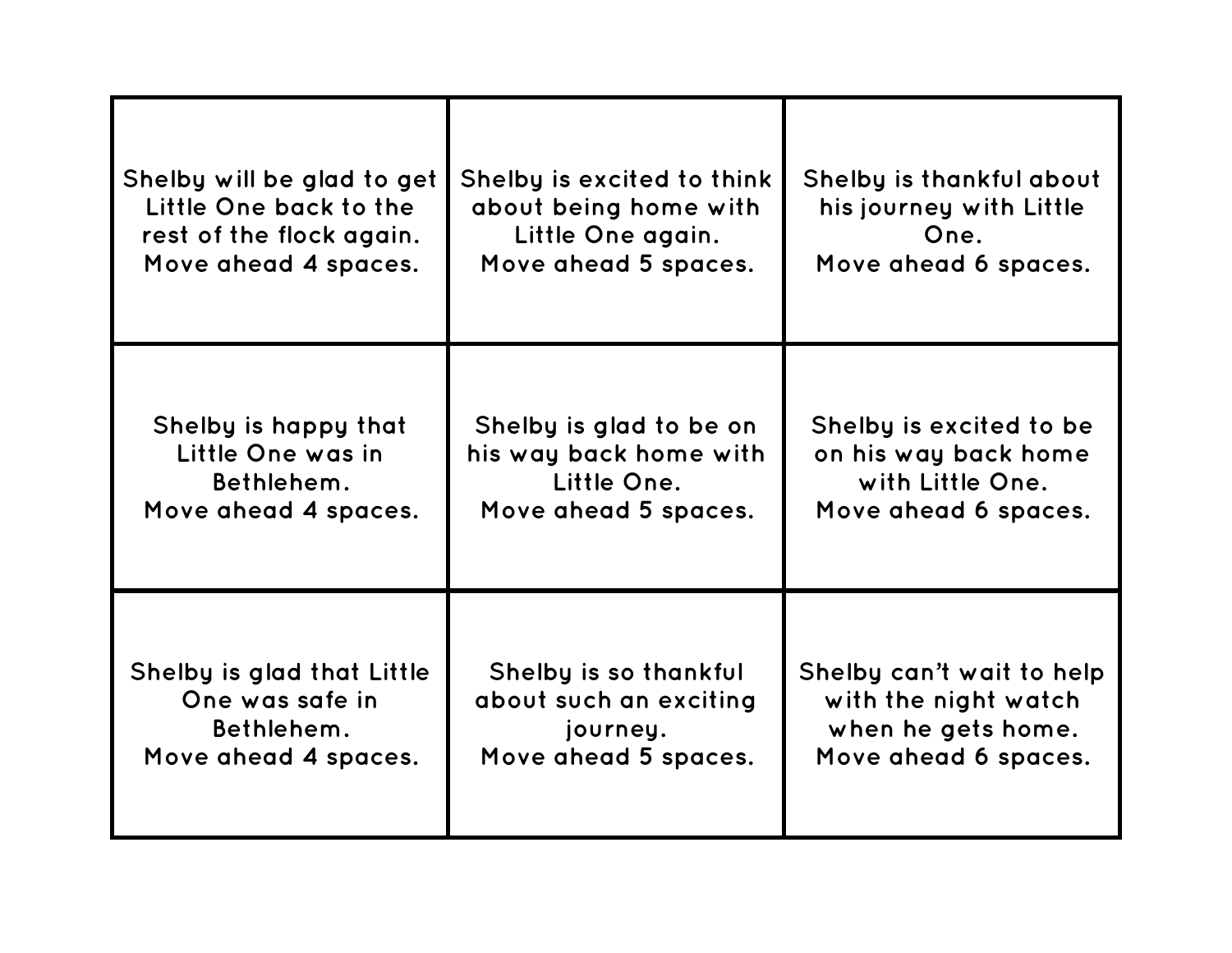| <b>Shelby and Little One are</b><br>glad to be on their way<br>back home.<br>Move ahead 4 spaces. | Shelby can't wait to talk<br>about his time in<br>Bethlehem.<br>Move ahead 5 spaces. | Shelby can't wait to tell<br>about his exciting day.<br>Move ahead 6 spaces. |
|---------------------------------------------------------------------------------------------------|--------------------------------------------------------------------------------------|------------------------------------------------------------------------------|
| Little One grazes on                                                                              | Little One wants to get                                                              | Little One chases after a                                                    |
| some grass.                                                                                       | his ears scratched.                                                                  | pigeon.                                                                      |
| Move ahead 1 space.                                                                               | Move ahead 2 spaces.                                                                 | Move ahead 3 spaces.                                                         |
| Shelby's sleeves fall                                                                             | Little One gets a drink of                                                           | Shelby picks some                                                            |
| down.                                                                                             | water.                                                                               | flowers to take home.                                                        |
| Move ahead 1 space.                                                                               | Move ahead 2 spaces.                                                                 | Move ahead 3 spaces.                                                         |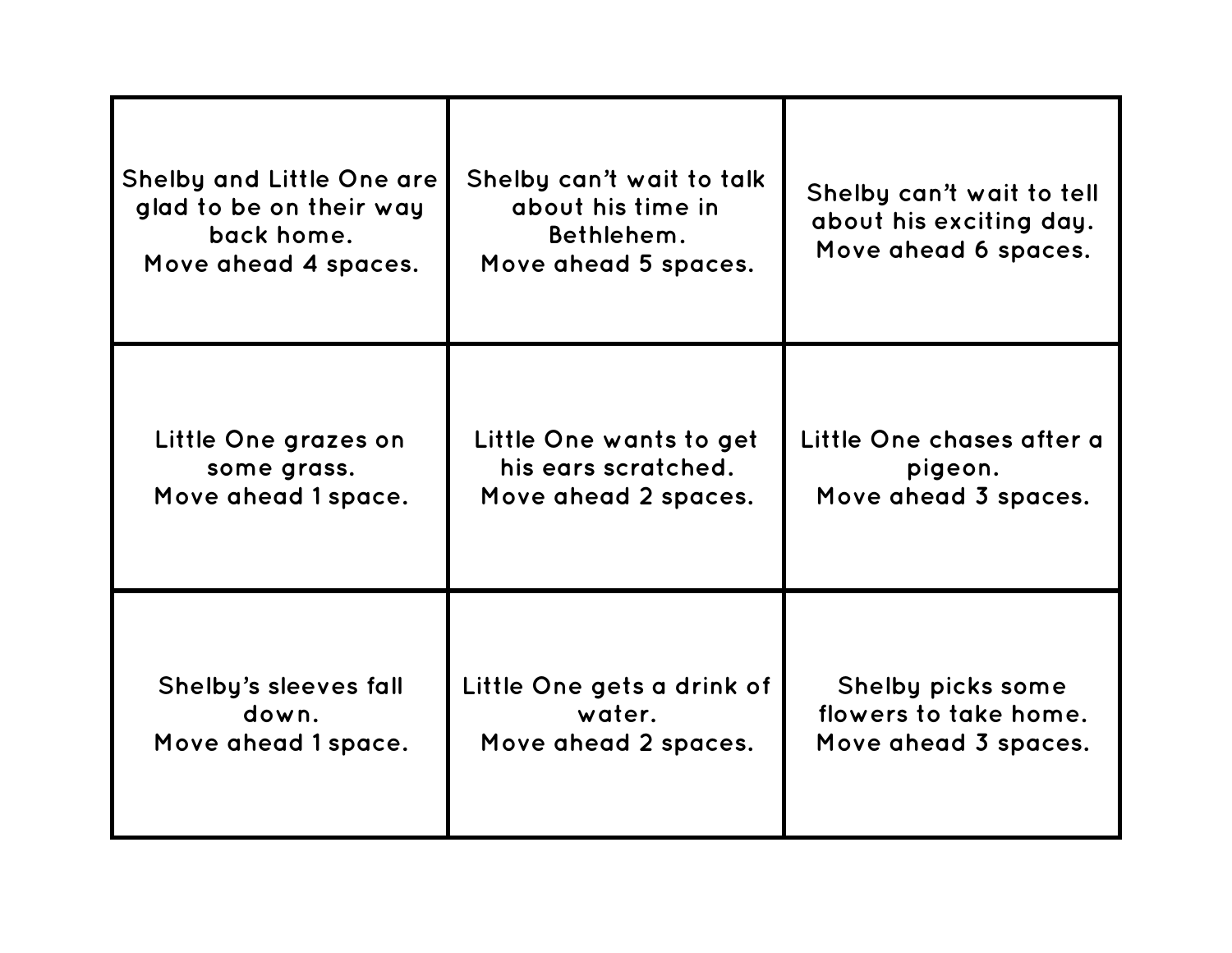| Shelby eats the rest of                                                                                                                                                                                                                        | Little One wants to play                                                                                                                                                                                                                   | Little One wants to play                                                                                                                                                             |
|------------------------------------------------------------------------------------------------------------------------------------------------------------------------------------------------------------------------------------------------|--------------------------------------------------------------------------------------------------------------------------------------------------------------------------------------------------------------------------------------------|--------------------------------------------------------------------------------------------------------------------------------------------------------------------------------------|
| his bread.                                                                                                                                                                                                                                     | in a water puddle.                                                                                                                                                                                                                         | with a toad.                                                                                                                                                                         |
| Move ahead 1 space.                                                                                                                                                                                                                            | Move ahead 2 spaces.                                                                                                                                                                                                                       | Move ahead 3 spaces.                                                                                                                                                                 |
| <b>Shelby chases Little One</b>                                                                                                                                                                                                                | <b>Shelby and Little One</b>                                                                                                                                                                                                               | Shelby and Little One see                                                                                                                                                            |
| around a tree.                                                                                                                                                                                                                                 | watch a fox playing.                                                                                                                                                                                                                       | a deer eating.                                                                                                                                                                       |
| Move ahead 1 space.                                                                                                                                                                                                                            | Move ahead 2 spaces.                                                                                                                                                                                                                       | Move ahead 3 spaces.                                                                                                                                                                 |
| Shelby's journey is very long, so read<br>him this verse to help him along!<br>To him the doorkeeper opens, and<br>the sheep hear his voice; and he calls<br>his own sheep by name and leads<br>them out.<br>John 10:3<br>Move ahead 5 spaces. | Shelby's journey is very long, so read<br>him this verse to help him along!<br>And when he brings out his own<br>sheep, he goes before them; and the<br>sheep follow him, for they know his<br>voice.<br>John 10:4<br>Move ahead 5 spaces. | Shelby's journey is very long, so read<br>him this verse to help him along!<br>My sheep hear My voice, and I know<br>them, and they follow Me.<br>John 10:27<br>Move ahead 5 spaces. |